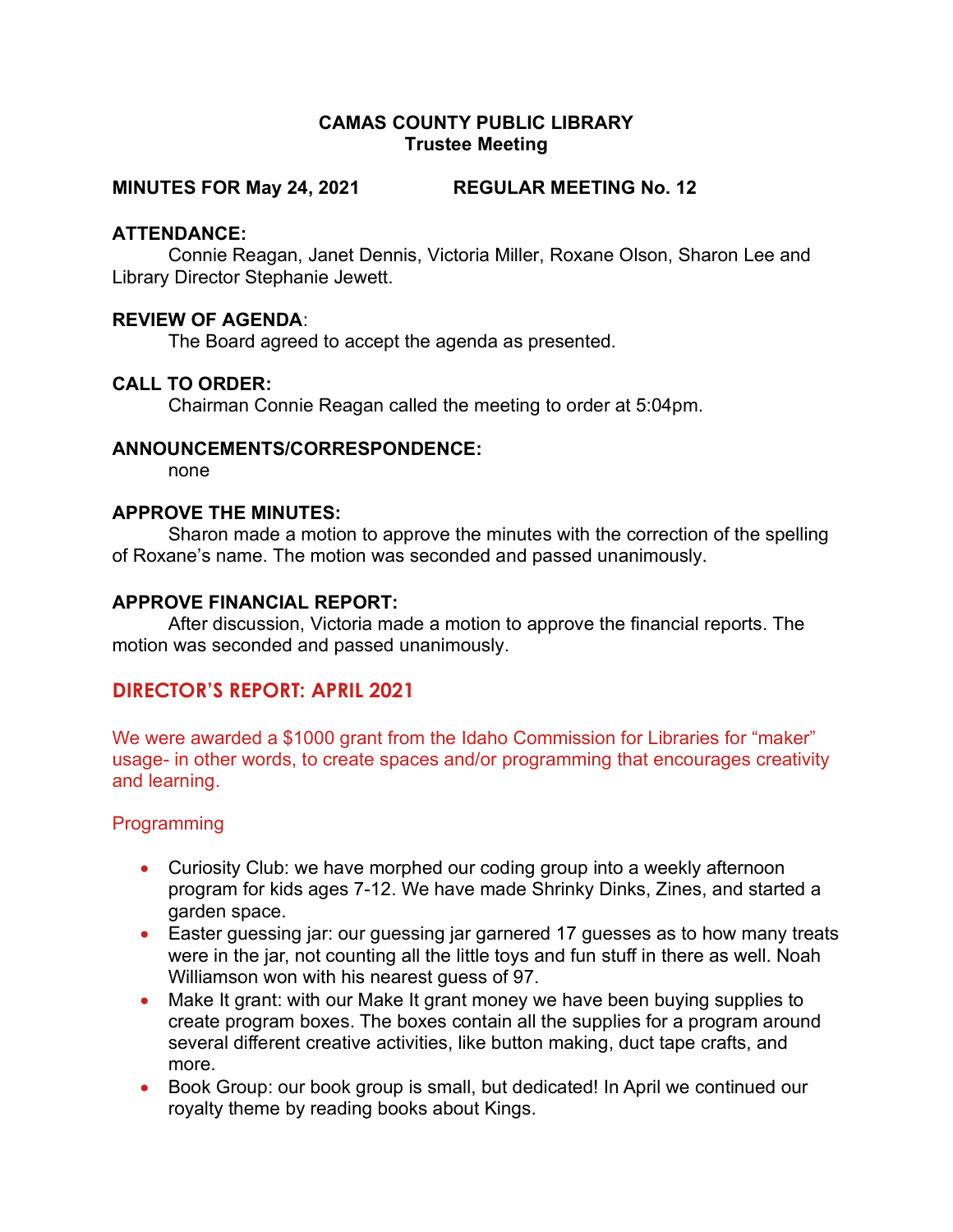## **Community**

- Pinwheels: April was National Child Abuse Prevention Month, and the Library supported Idaho's efforts to raise awareness for child abuse prevention by displaying pinwheels on our railing all month.
- Art project: We have invited the public to decorate a post-it note and add it to our wall for a community art project. We have a lot of repeat contributors, and welcome anyone who wants to participate! We will leave it up (and hopefully add to it) all summer.

## **Building**

#### **Services**

- Increased usage on the computers- the kids are coming back!
- The 4-H group has started using our meeting room for their meetings.

|                            | Pinwheels: April was National Child Abuse Prevention Month, and the Library                                            |                     |     |                  |          |                  |                  |                  |     |                  |                                                         |     |                  |                 |
|----------------------------|------------------------------------------------------------------------------------------------------------------------|---------------------|-----|------------------|----------|------------------|------------------|------------------|-----|------------------|---------------------------------------------------------|-----|------------------|-----------------|
|                            | supported Idaho's efforts to raise awareness for child abuse prevention by                                             |                     |     |                  |          |                  |                  |                  |     |                  |                                                         |     |                  |                 |
|                            | displaying pinwheels on our railing all month.                                                                         |                     |     |                  |          |                  |                  |                  |     |                  |                                                         |     |                  |                 |
|                            | Art project: We have invited the public to decorate a post-it note and add it to our                                   |                     |     |                  |          |                  |                  |                  |     |                  |                                                         |     |                  |                 |
|                            | wall for a community art project. We have a lot of repeat contributors, and                                            |                     |     |                  |          |                  |                  |                  |     |                  |                                                         |     |                  |                 |
|                            | welcome anyone who wants to participate! We will leave it up (and hopefully add                                        |                     |     |                  |          |                  |                  |                  |     |                  |                                                         |     |                  |                 |
|                            |                                                                                                                        |                     |     |                  |          |                  |                  |                  |     |                  |                                                         |     |                  |                 |
|                            | to it) all summer.                                                                                                     |                     |     |                  |          |                  |                  |                  |     |                  |                                                         |     |                  |                 |
| <b>Building</b>            |                                                                                                                        |                     |     |                  |          |                  |                  |                  |     |                  |                                                         |     |                  |                 |
|                            | Garden: as mentioned above, our Wednesday afternoon Curiosity Club has                                                 |                     |     |                  |          |                  |                  |                  |     |                  |                                                         |     |                  |                 |
|                            | decided to start a garden space in the little area under the eaves on the south                                        |                     |     |                  |          |                  |                  |                  |     |                  |                                                         |     |                  |                 |
|                            |                                                                                                                        |                     |     |                  |          |                  |                  |                  |     |                  |                                                         |     |                  |                 |
|                            | side of the Library. The kids had lots of ideas of what to plant, but we narrowed it                                   |                     |     |                  |          |                  |                  |                  |     |                  |                                                         |     |                  |                 |
|                            | down to strawberries, tomatoes, sunflowers, and mini pumpkins. Once the                                                |                     |     |                  |          |                  |                  |                  |     |                  |                                                         |     |                  |                 |
|                            | weather warms p consistently, we will get planting.                                                                    |                     |     |                  |          |                  |                  |                  |     |                  |                                                         |     |                  |                 |
| <b>Services</b>            |                                                                                                                        |                     |     |                  |          |                  |                  |                  |     |                  |                                                         |     |                  |                 |
|                            |                                                                                                                        |                     |     |                  |          |                  |                  |                  |     |                  |                                                         |     |                  |                 |
|                            | Increased usage on the computers- the kids are coming back!                                                            |                     |     |                  |          |                  |                  |                  |     |                  |                                                         |     |                  |                 |
|                            | The 4-H group has started using our meeting room for their meetings.                                                   |                     |     |                  |          |                  |                  |                  |     |                  |                                                         |     |                  |                 |
|                            |                                                                                                                        |                     |     |                  |          |                  |                  |                  |     |                  |                                                         |     |                  |                 |
| <b>Usage Stats</b>         |                                                                                                                        |                     |     |                  |          |                  |                  |                  |     |                  |                                                         |     |                  |                 |
|                            |                                                                                                                        | April** May*** June |     |                  | July     |                  |                  |                  |     |                  | AugustSeptenOctobeNovembDecemJanuary FebruarMarch April |     |                  |                 |
| Door Count                 | Adult                                                                                                                  |                     | 137 | 460              | 766      | 572              | 162              | 369              | 168 | 425              | 353                                                     | 531 | 863              | 74              |
|                            | Juvenile*                                                                                                              |                     |     |                  |          |                  |                  |                  |     |                  |                                                         |     |                  |                 |
| <b>Circulation</b>         | Audiobooks                                                                                                             |                     |     | 38               | 13       |                  |                  |                  |     |                  |                                                         |     |                  |                 |
|                            | Video- Adult                                                                                                           | 12                  | 20  |                  | 21       |                  | 43               | 29               | 9   | 46               | 19                                                      | 97  | 59               |                 |
|                            | Video- Juvenile                                                                                                        |                     |     | 23               | 26       |                  | 13               | 28               | 18  | 51               | 17                                                      | 60  | 49               |                 |
|                            | Books- Adults                                                                                                          | 2                   | 119 | $\overline{227}$ | 148      | $\overline{147}$ | $\overline{151}$ | $\overline{121}$ | 82  | $\overline{149}$ | 126                                                     | 151 | $\overline{167}$ | 12 <sup>°</sup> |
|                            | <b>Books-Juvenile</b>                                                                                                  | 31                  | 24  | 232              | 104      | 180              |                  | 133              | 116 | 155              | 134                                                     | 125 | 161              | 18              |
|                            | Magazines                                                                                                              |                     |     |                  |          |                  |                  |                  |     |                  |                                                         |     |                  |                 |
|                            | E-Books                                                                                                                |                     | 48  | 37               | 55       | 37               | 64               | 53               | 36  |                  |                                                         |     | 46               |                 |
|                            | LLs Borrowed                                                                                                           |                     |     |                  |          |                  |                  |                  |     |                  |                                                         |     |                  |                 |
|                            | <b>ILLs Loaned</b>                                                                                                     |                     |     |                  |          |                  |                  |                  |     |                  |                                                         |     |                  |                 |
| Computer Use               | Adult                                                                                                                  |                     |     |                  | 26       |                  |                  |                  |     |                  |                                                         |     |                  |                 |
|                            | Juvenile                                                                                                               |                     |     |                  | 37       |                  |                  |                  |     | 26               |                                                         |     |                  |                 |
| <b>New Patrons</b>         | Adult                                                                                                                  |                     |     |                  |          |                  |                  |                  |     |                  |                                                         |     |                  |                 |
|                            | Juvenile                                                                                                               |                     |     |                  |          |                  |                  |                  |     |                  |                                                         |     |                  |                 |
| <b>Program Attendance</b>  | Adult                                                                                                                  |                     |     |                  |          |                  |                  |                  |     |                  |                                                         |     |                  |                 |
|                            | Juvenile                                                                                                               |                     |     |                  |          |                  |                  |                  |     |                  |                                                         |     | 36               |                 |
| Other programs             | Knitters                                                                                                               |                     |     |                  | 14<br>ιu |                  |                  |                  | וטו | 9                | 10                                                      |     |                  |                 |
|                            | Passive programming                                                                                                    |                     |     |                  |          |                  |                  |                  | 25  | 35               |                                                         |     | 20               |                 |
|                            | Summer Reading                                                                                                         |                     |     | 18               |          |                  |                  |                  |     |                  |                                                         |     |                  |                 |
| <b>Materials Additions</b> | Adult                                                                                                                  | 15                  | 31  | 32               | 20       | $\overline{25}$  | 37               | 25               | 32  | 28               | 46                                                      | 22  | $\overline{27}$  |                 |
|                            | Juvenile                                                                                                               |                     |     | 21               |          | 48               | $\overline{181}$ | $\overline{38}$  | 18  |                  | $\overline{21}$                                         |     | 17               |                 |
|                            | Teen                                                                                                                   |                     |     |                  |          |                  | 13               |                  |     |                  |                                                         |     |                  |                 |
| <b>Equipment Usage</b>     |                                                                                                                        |                     |     |                  |          |                  |                  |                  |     | 21               | 13                                                      | 23  | 30               |                 |
| Kanopy                     |                                                                                                                        |                     |     |                  | 100      | 96               | 57               | 63               | 10  | 11               | 8                                                       | 13  | 30               |                 |
| <b>Meeting Room Usage</b>  |                                                                                                                        |                     |     |                  | 13       |                  |                  |                  |     |                  |                                                         |     | $\Omega$         |                 |
|                            |                                                                                                                        |                     |     |                  |          |                  |                  |                  |     |                  |                                                         |     |                  |                 |
|                            | *In December 2019 we began using our new door counter, which doesn't differentiate between adults and kids. From now a |                     |     |                  |          |                  |                  |                  |     |                  |                                                         |     |                  |                 |
|                            | **We closed March 17 due to Covid-19                                                                                   |                     |     |                  |          |                  |                  |                  |     |                  |                                                         |     |                  |                 |
|                            | ***We reopened May 18 with limited hours/services                                                                      |                     |     |                  |          |                  |                  |                  |     |                  |                                                         |     |                  |                 |
|                            | **** Closed September 16, reopened October 5                                                                           |                     |     |                  |          |                  |                  |                  |     |                  |                                                         |     |                  |                 |
|                            | $***C$ loood Nou 2 roopened Nou 17                                                                                     |                     |     |                  |          |                  |                  |                  |     |                  |                                                         |     |                  |                 |

# Usage Stats

\*\*\*\*\*Closed Nov. 3, reopened Nov. 17